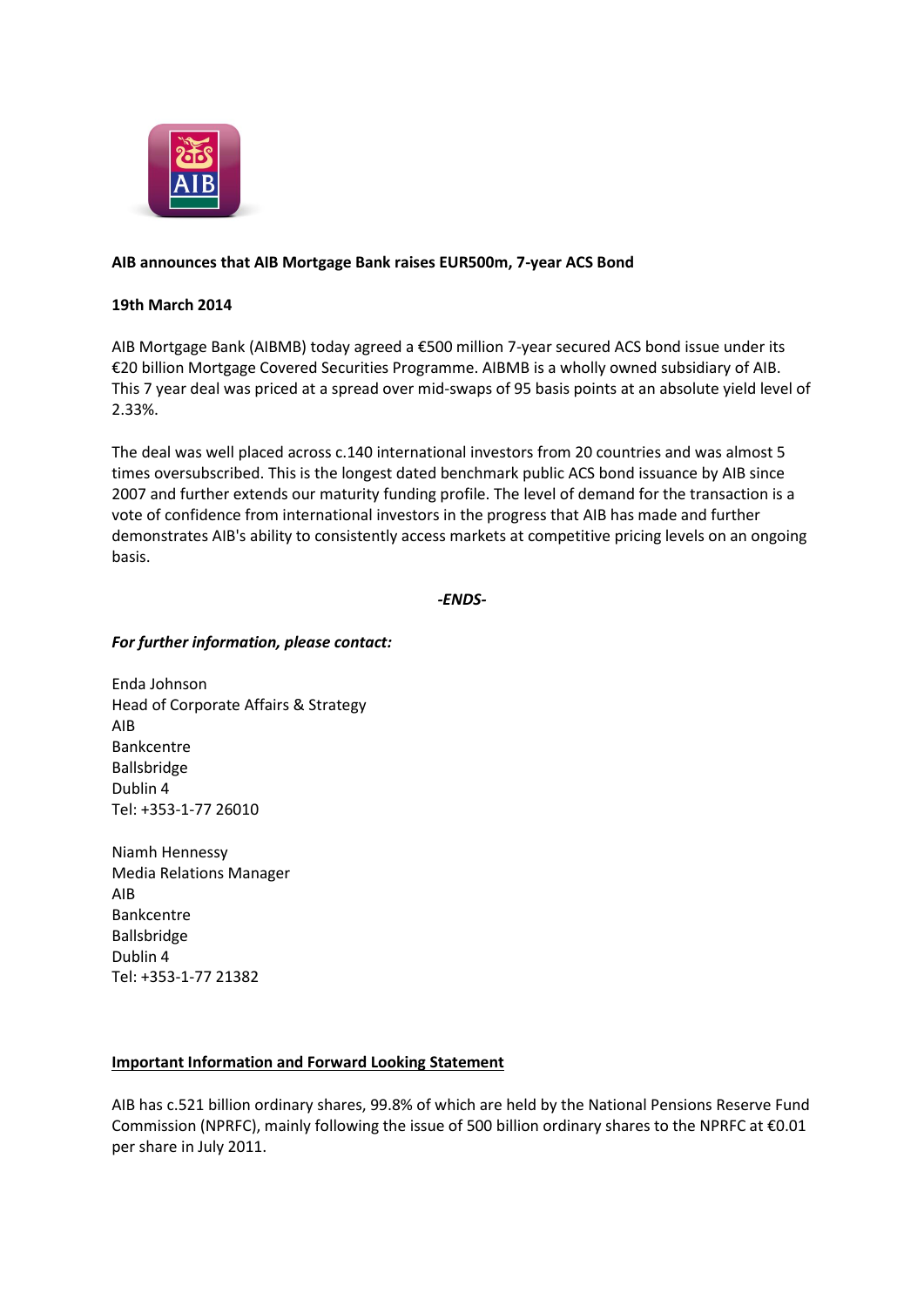The contents of this announcement and the information incorporated herein by reference should not be construed as legal, business investment, accounting, tax or other professional advice. This update is for information only and nothing in this announcement is intended to endorse or recommend a particular course of action.

This announcement contains certain "forward-looking statements" within the meaning of Section 27A of the US Securities Act of 1933 (as amended) and Section 21E of the US Securities Exchange Act of 1934 (as amended), with respect to the financial condition, results of operations and business of the Group and certain of the plans and objectives of the AIB Group. In particular, certain statements in this announcement, with regard to management objectives, trends in results of operations, margins, risk management, competition and the impact of changes in International Financial Reporting Standards are forward-looking in nature. These forward-looking statements can be identified by the fact that they do not relate only to historical or current facts. Forward-looking statements sometimes use words such as 'aim', 'anticipate', 'target', 'expect', 'estimate', 'intend', 'plan', 'goal', 'believe', 'may', 'could', 'will', 'seek', 'continue', 'should', 'assume', or other words of similar meaning. Examples of forward-looking statements include among others, statements regarding the Group's future financial position, income growth, loan losses, business strategy, projected costs, margins, capital ratios, estimates of capital expenditures, and plans and objectives for future operations.

Because such statements are inherently subject to risks and uncertainties, actual results may differ materially from those expressed or implied by such forward-looking information. By their nature, forward-looking statements involve risk and uncertainty because they relate to events and depend on circumstances that will occur in the future. There are a number of factors that could cause actual results and developments to differ materially from those expressed or implied by these forwardlooking statements. These risks and uncertainties include, but are not limited to the Group's access to funding and liquidity which is adversely affected by the financial instability within the Eurozone, the outcome of the Central Bank of Ireland's Asset Quality Review and Balance Sheet Assessment, contagion risks disrupting the financial markets, constraints on liquidity and market reaction to factors affecting Ireland and the Irish economy in particular in relation to its leaving the financial support package from the EU/IMF, the Group's markets, particularly for retail deposits which are at risk from more intense competition, the Group's business being adversely affected by a further deterioration in economic and market conditions, general economic conditions being very challenging for our mortgage and other lending customers and the increased risk of payment default and depressed Irish property prices, may give rise to increased losses experienced by the Group, the Group also faces market risks, including non-trading interest rate risk, the Group is subject to rigorous and demanding Government supervision and oversight, the Group may be subject to the risk of having insufficient capital to meet increased regulatory requirements, the Group's business activities must comply with increasing levels of regulation, the Group's participation in the NAMA Programme gives rise to certain residual financial risks, the Group may be adversely affected by further austerity and budget measures introduced by the Irish Government, the value of certain financial instruments recorded at fair value is determined using financial models incorporating assumptions, judgements and estimates that may change over time, or may ultimately not turn out to be accurate, the Group's deferred tax assets depend substantially on the generation of future profits over an extended number of years, adverse changes to tax legislation, regulatory requirements or accounting standards could impact capital ratios, the Group is subject to inherent credit risks in respect of customers, the Group faces heightened operational and reputational risks, the restructuring of the Group entails risk, the Group's risk management strategies and techniques may be unsuccessful and the risk of litigation arising from the Group's activities.